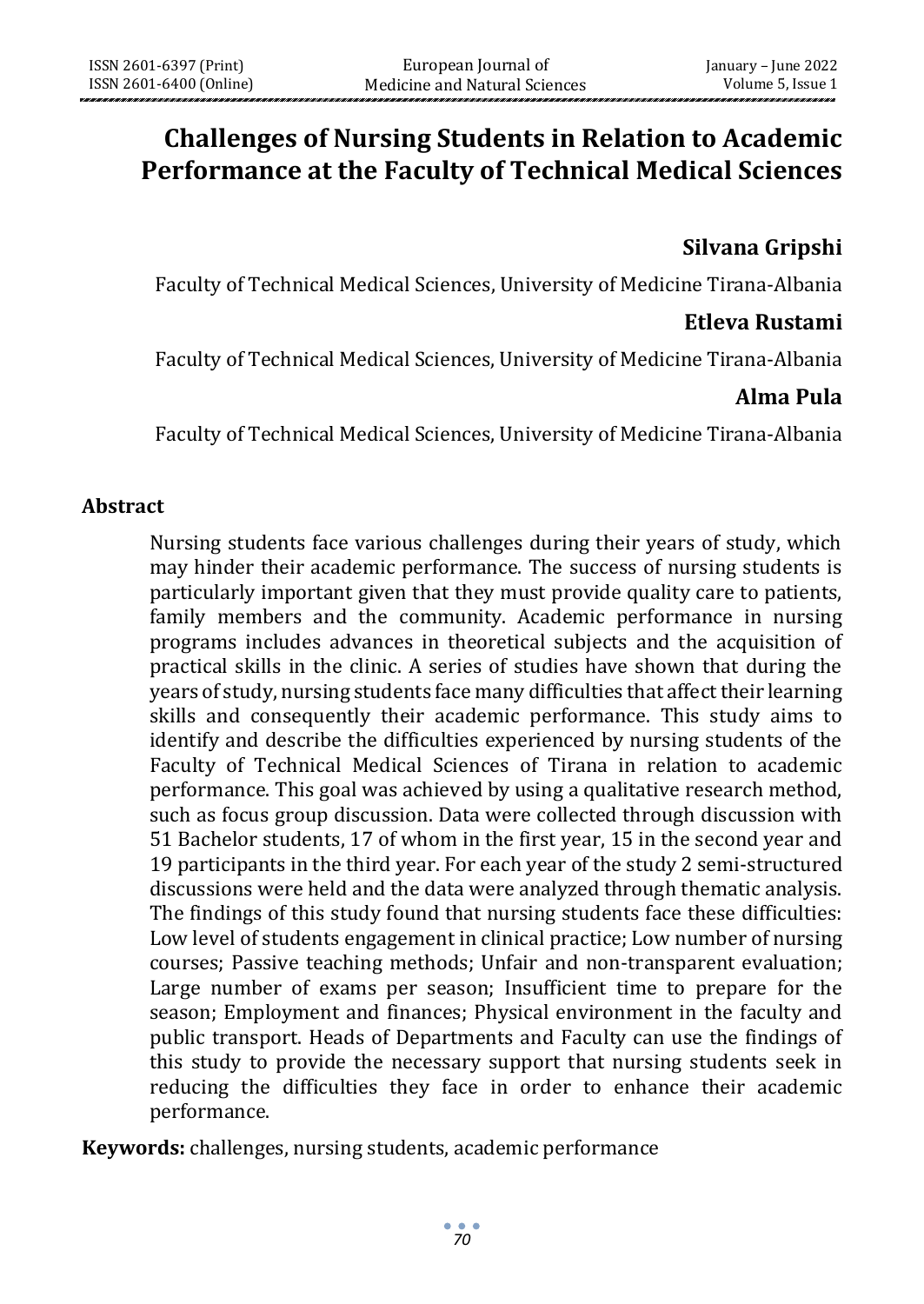# **Introduction**

Nursing students face various challenges during their years of study, which may hinder their academic performance. The success of nursing students is particularly important given that they must provide quality care to patients, family members and the community (Ratanasiripong et al. 2021). Academic performance in nursing programs includes advances in theoretical subjects and the acquisition of practical skills in the clinic. A series of studies have shown that during the years of study nursing students face many difficulties that affect their learning skills and consequently, their academic performance.

Dante et al. (2013) in a systematic review of the literature regarding academic performance indicators confirmed the complex nature of academic performance for nursing students, arguing that the influencing factors for one student may be very different for another. While Mthimunye & Daniels concluded that nursing students face difficulties such as: part-time employment, off-campus stay, curriculum structure, insufficient academic and clinical support, and unfavorable physical faculty environment (Mthimunye & Daniels 2020). Previous studies have shown that during the years of study, nursing students face many difficulties that affect their learning skills and consequently, their academic performance. By identifying and recognizing the difficulties encountered by students during their years of study, measures can be taken to reduce barriers and improve academic performance (Fooladi et al. 2022).

This study was based on the conceptual model of reducing the gap towards student success, by Perna & Thomas (2006). These challenges can be the result of the interaction of personal, family, school as well as social, economic, and political context (Perna & Thomas, 2006).

This study aims to explore and describe the challenges experienced by nursing students of the Faculty of Technical Medical Sciences (FTMS) of Tirana in relation to their academic performance.

## **Methodology**

This study used a qualitative research approach, such as focus group discussion, to identify difficulties encountered by students in relation to their academic performance. The study was conducted at the Faculty of Technical Medical Sciences (University of Medicine of Tirana, Albania), which prepares nurses in accordance with the Bologna system, Bachelor 3 years and Professional Master one year and Master of Science two years. Qualitative research seeks to provide a detailed explanation of human attitudes, feelings, and perceptions (Tong et al., 2012). This method was useful in this study to explore the difficulties faced by nursing students.

The sample consisted of 51 Bachelor students, who were randomly selected using the name lists of each year of study. Participants were informed that the principle of confidentiality and anonymity would be respected and their involvement in the study was voluntary. During the selection of the sample not all students agreed to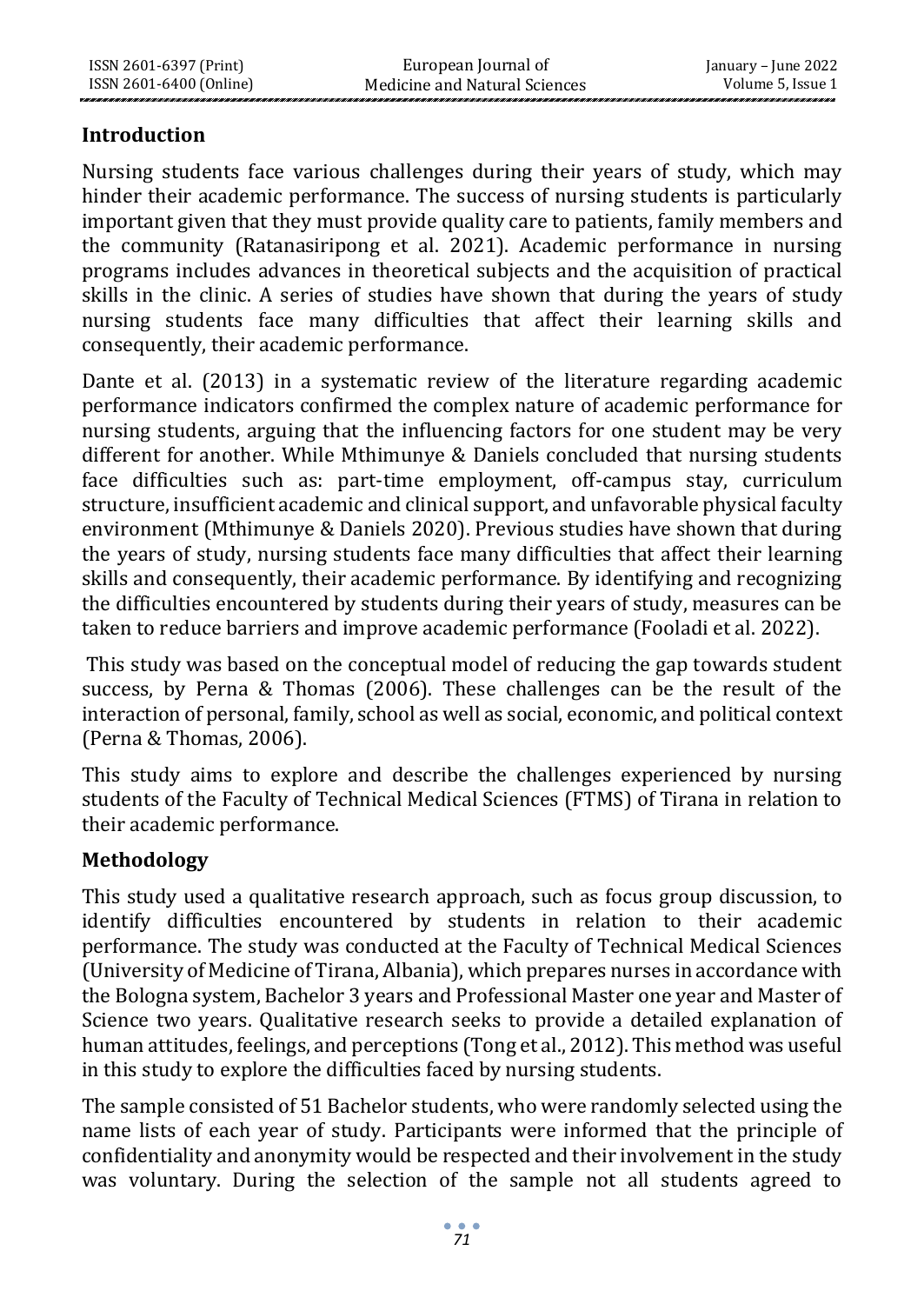participate. 17 participants from the first year, 15 participants from the second year and 19 participants from the third year took part in the research.

Prior to data collection, a pre-test was performed with 4 students, to improve validity in qualitative data collection procedures and interpretation of findings (Brown, Lindenberger, & Bryant, 2008).

Two focus group discussions took place with each study year in the period January-March 2022, and each discussion lasted about 50 minutes. All six focus group discussions took place in a FTMS meeting room.

Focus group discussion is a technique where the researcher discusses with a group of individuals a specific issue, aiming to extract from the complex personal experiences, beliefs, perceptions, and attitudes of the participants through a moderate interaction (Hayward, Simpson, & Wood, 2004).

Data were collected with the help of study assistants. The lead researcher together with colleagues supervised the process and the quality of the collected data. The following questions were asked to obtain the required data on the difficulties faced by nursing students regarding academic performance:

-Describe the difficulties that have affected your academic performance encountered in the faculty settings.

-Describe the difficulties that have affected your academic performance encountered in clinical settings.

-What efforts have you made to ensure satisfactory academic performance and achievement?

-What do you think needs to be improved regarding overcoming difficulties that affect your academic performance?

Other investigative questions were used during the discussions to further delve into the problems students encountered during their years of study. The discussion took place in Albanian language, and it was recorded with the permission of the participants by using a recorder. Study assistants kept brief notes about each participant's comments that answered the semi-structured and open-ended questions. Qualitative research and especially focus group interviews generate large amounts of data. Yin (1989) states that data analysis consists of a series of stages such as examination, categorization, and tabulation or recombination of evidence, to address the initial purpose of the study. Data analysis was based on transcribing focus groups, identifying key topics, organizing data, interpreting topics and ideas, and reporting.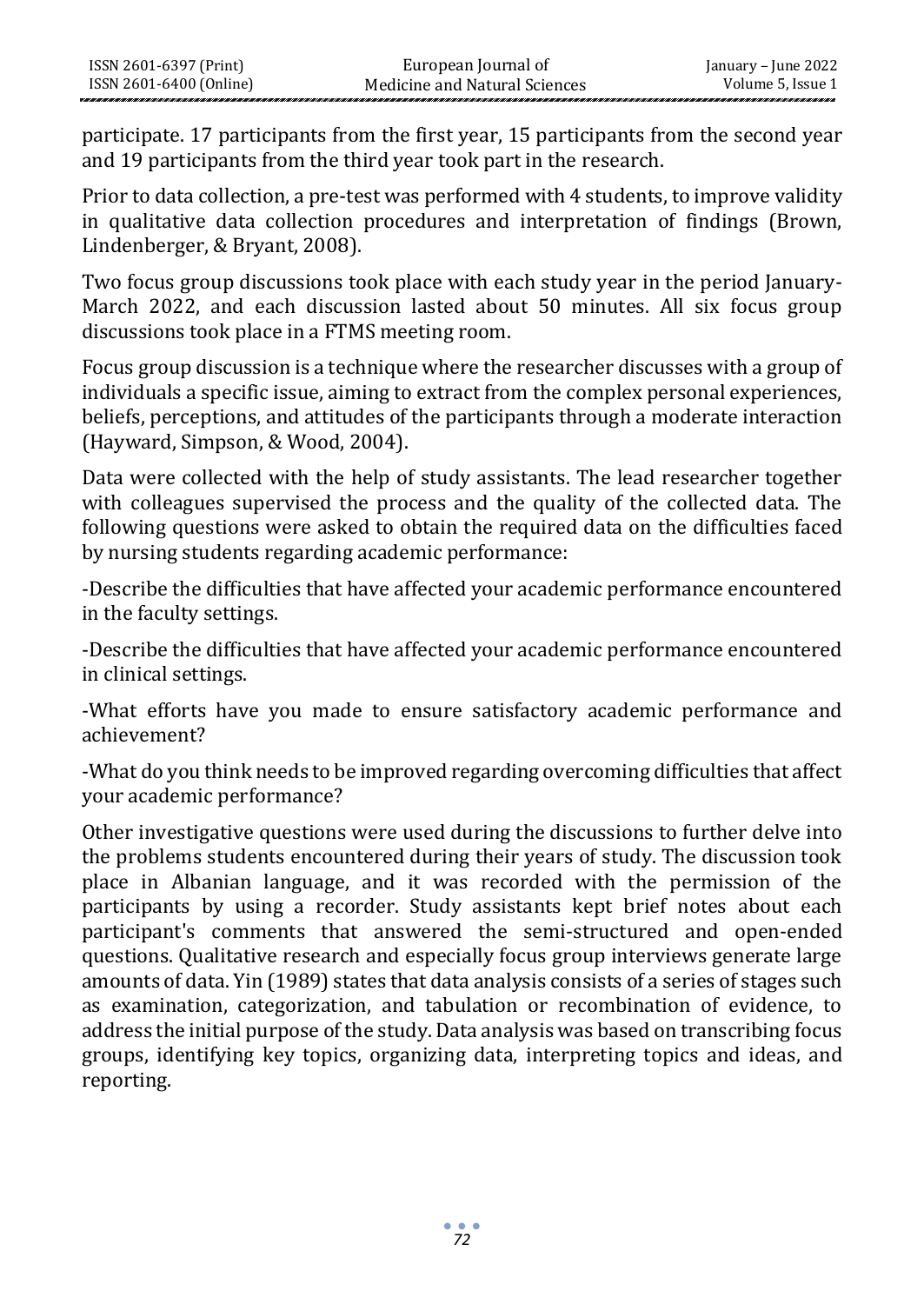# **Findings**

Data analysis generated 194 citations, which were categorized into 3 topics and 11 categories. The categorization of the data and the clarification of the topics was based on the model adapted by Perna and Thomas (2006).

# **Topic 1 School context**

# *Category 1 Low level of student engagement in clinical practice*

Bachelor's nursing students admitted that they were not properly supported by the clinical supervisors employed by the faculty to oversee the students at the clinical premises. In the discussions that took place, most of the second- and third-year students stated that the difficulties they encountered in the clinical environment negatively affected their academic performance. The students admitted that the practice hours are insufficient for them, which affects their practical training. The students stated that:

"... The problem for us is the practice of doing more theoretical and less practical *training, for our profession we need the opposite." (FGD 5, BN 3)*

*"The supervisors do not engage us during the internship, they do not know us, and the evaluation is unfair.*" (FGD 3, BN 2)

"*In some hospital wards we are told to sit in a corner of the ward because we hinder them… we do not learn anything; we do not see anything from the procedures that are performed there."* (FGD 4, BN 2)

*"Nursing practices should be taken seriously by the staff receiving us at the hospital. I have encountered very unsatisfactory behavior by the staff where we have the practical training, arrogant and not helpful at all."* (FGD 6, BN 3)

"*We are large groups, and we cannot even learn the basics."* (FGD 5, BN 3)

## *Category 2 Curriculum structure*

This discussion highlights the challenges directly related to the curriculum experienced by students. They say they have a large number of subjects and exams, and some subjects (in their judgment) are unnecessary for the nursing branch. They declare:

*"I think we have many subjects and exams, different from other faculties; some of these subjects seem unnecessary to me."* (FGD 3, BN 2)

*"Some subjects should not be included in curriculum, because they are not related to the nursing branch, and unimportant subjects should have less credits."* (FGD 6, BN 3)

*"The curriculum has a big volume and a lot of subjects, there are also subjects with one credit."* (FGD 5, BN 3)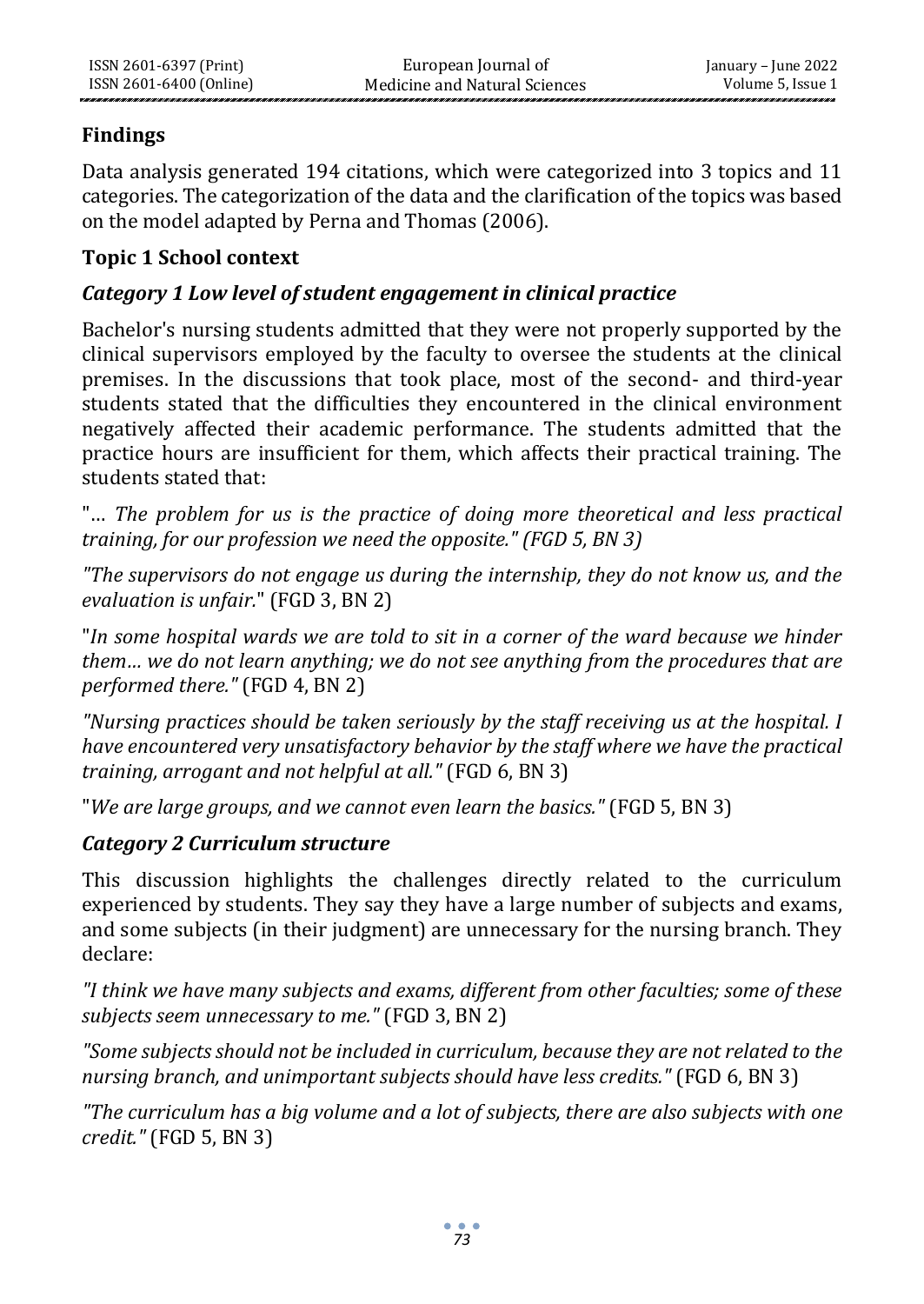*"The literature and program need to be clearer and more concrete at to what we need as nurses."* (FGD 6, BN 3)

#### *Category 3 Educational workload*

The transition from high school to university confronts first-year students with the burden and volume of lectures that make it difficult for them to understand and learn. First year students suggest that it is more effective for them to develop laboratory practice in smaller groups and that the large number of subjects is a barrier to learning. Some of the students' sayings are:

*"I had difficulties at the beginning of the academic year with the adjustment regarding the volume of material received to find the right method of study and to manage time."* (FGD 5, BN 3)

*"The lectures seem very long to me compared to high school and it is difficult to learn."* (FGD 2, BN 1)

*"Anatomy is very difficult, we should go in smaller groups to the laboratory to learn."* (FGD 1, BN 1)

#### *Category 4 Organizing the exam season and scheduling*

Students state that the exam season is short and insufficient to prepare for a large number of subjects. They say:

*"We have a very large number of exams and the time between exams is very short, which we find impossible to cope with and very stressful."* (FGD 3, BN 2)

*"The time to prepare for the exam is very short ... we have to take an exam every day and we cannot manage to repeat what we have learn before and it is impossible to learn for the exam during the exam season."* (FGD 5, BN 3)

*"The schedule and order of subjects should be reviewd, for example: we should learn Latin before anatomy to become familiar with Latin terms."* (FGD 2, BN 1)

*"Lectures should have seminars between them, not only lectures in a row and seminars at the end; their combination will be more effective."* (FGD 6, BN 3)

## *Category 5 Teaching methods*

Students say that some of the professors do not use interactive methods during the lessons, which leaves the student passive only by listening and does not help them in acquiring knowledge, resulting in loss of interest. Some of their statements are:

*"I lose interest when certain professors start reading the material on the laptop without giving concrete examples to make it more attractive, this is a matter of concern not only to me, but also to my friends."* (FGD 1, BN 1)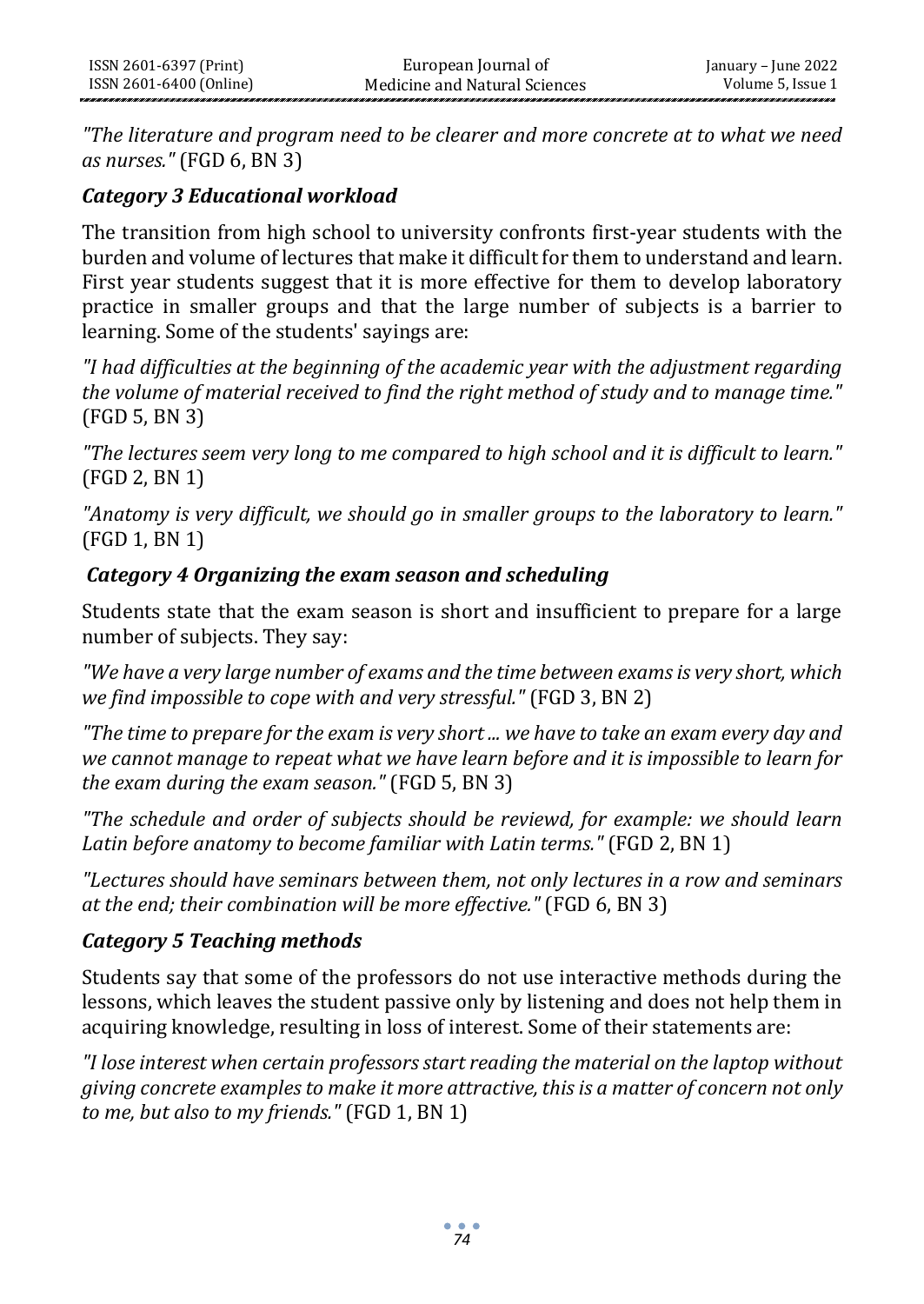*"Lecturers should develop the lesson more as a conversation… we listen to the lecturer for 2 or 3 hours. I think they should concretize the subject with concrete examples from real life. "* (FGD 2, BN 1)

*"Some lecturers only read the slides and do not explain to concretize what they say."* (FGD 5, BN 3)

## *Category 6 Student Assessment*

Regarding the assessment of knowledge by lecturers, students say that they face many difficulties and lack of transparency, which has reduced their motivation. Some of them say that the evaluation is not based on the merit of everyone.

*"When I complained about the grade because I rightly deserved more, the professor, pressuring me, said that he could lower my grade even more."* (FGD 5, BN 3)

*"What has influenced me is the fact that you work, study, get tired and in the end, you are evaluated less than you deserve… because there is a prejudice that not all students in a class could get grade 9 or 10."* (FGD 3, BN 2)

*"… Our answers in seminars and course assignments are not considered in the final evaluation."* (FGD 4, BN 2

*"We are evaluated unfairly in exams, and we are not given the opportunity to see the exam thesis."* (FGD 6, BN 3)

## *Category 7 Physical facilities of the faculty*

Another concern mentioned by the students were the conditions at the faculty. They say that they did not have the minimum conditions such as. heating, elevator etc.

*"Conditions are not good in the faculty, during the winter we did not have heating… only the boiler was not enough, the toilets do not even have the minimum hygiene."* (FGD 4, BN 2)

*"We are on the fifth floor, and we lack the elevator, heating, reel, etc."* (FGD 6, BN 3)

## **Topic 2 Socio-economic and political context**

## *Category 1 Economic situation*

Some students said that they face financial difficulties that force them to work during their studies. They show that the school fee and the prices of rented houses are very expensive. According to students:

*"School fees are expensive compared to salaries in Albania*." (FGD 4, BN 2)

*"Living is very expensive and I have to work… after school I have to go to work and come*  back in the evening... and I prepare only 1 or 2 days before the exam, which is not *enough, but I am obliged."* (FGD 2, BN 1)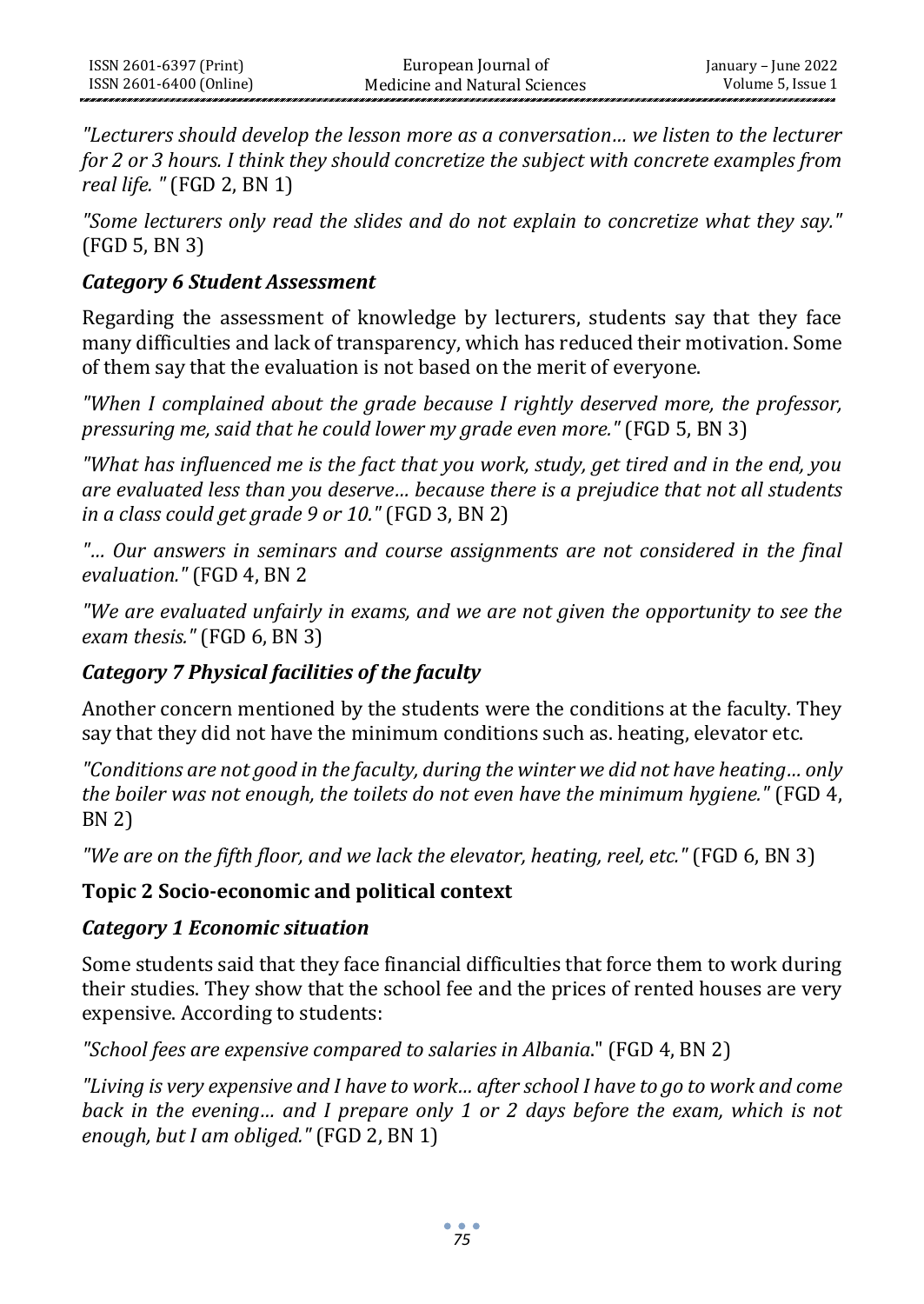*"My economic situation is not so good… school fees, books, transportation, living expenses have been high and have affected the psychological side, there have even been cases of depression. "I have been forced to work and I have little time to study."* (FGD 5, BN 3)

#### *Category 2 Transportation*

Despite of reduced transportation fares for students, urban transportation remains a concern for them. According to students:

*"One of the most negative experiences for me has been transport, as I live in the area of Astir and it is far; I cannot reach the faculty to attend the first hour due to traffic."* (FGD 3, BN 2)

*"For me, the distance from the family, the transport that costs and takes a long time due to traffic are obstacles for the results."* (FGD 1, BN 1)

#### **Topic 3 Personal context**

## *Category 1 Student Efforts*

One of the basic factors of academic performance is the efforts of the students themselves. During the study period the priority of students is learning to successfully complete university. Students have given due importance to some of the factors such as time planning, systematic study, utilization of other resources to meet the needs of learning such as the Internet and health institutions. They claim that:

"*I have prepared regularly by learning every lesson despite the fact that it was not worth, because I got lower grades than the other students, who cheated at the exam".* (FGD 3, BN 2)

*"I asked for my right regarding the grade I did not deserve… plus I read every day to have good results"* (FGD 2, BN 1)

*"I have devoted a lot of time to lessons, I have done volunteer work in various hospitals and clinics"* (FGD 4, BN 2)

*"I have tried to find methods with illustrations for example: in anatomy to learn about bones, with video on YouTube for physiology and I read every day*." (FGD 5, BN 3)

*"During the lecture I try to keep notes to make it easier."* (FGD 6, BN 3)

## *Category 2 Student suggestions for improving the situation*

Students think that curricula and educational load should be improved; more attention should be paid to clinical practice, students should be motivated, teaching should be improved. They identify and suggest:

*"The exams we take in the season (at the end of the semester) should be reduced because they are too many."* (FGD 3, BN 2)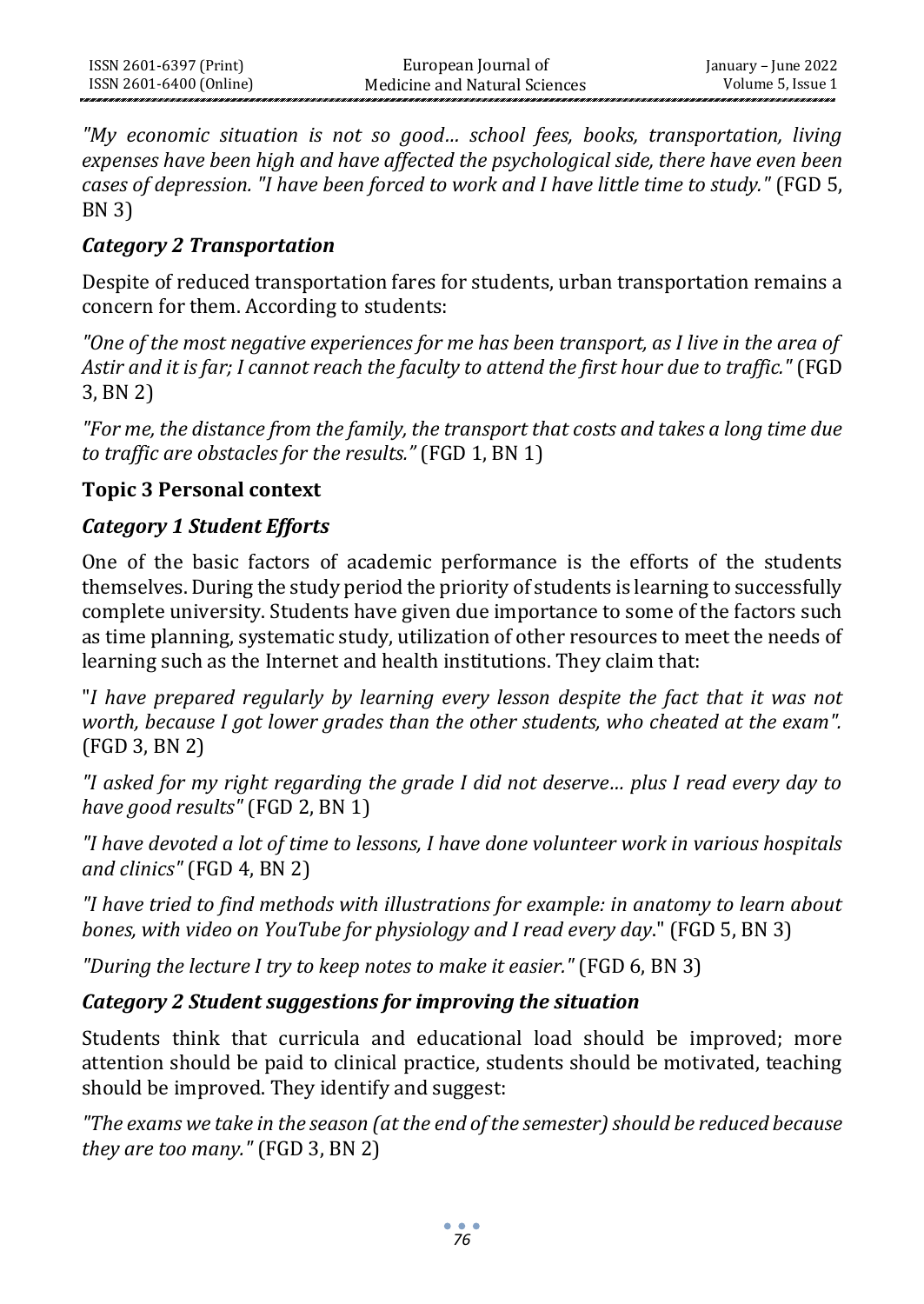*"Lecturers need to evaluate fairly, and improve teaching."* (FGD 4, BN 2)

*"Lecturers should be more transparent with the student and create opportunities to develop more regular practices."* FGD 6, BN 3

*"Reduce the number of not very important subjects, pay attention to practice, the explanation should be more complete."* (FGD 5, BN 3)

#### **Discussion**

This study found that the difficulties faced by nursing students at FTMS of Tirana in relation to academic performance are as follows: low level of student engagement in clinical practice, large number of courses and exams, insufficient time to prepare for the season, low number of nursing courses, passive teaching methods, unfair and nontransparent assessment, employment and finances, faculty physical facilities and public transport.

Nursing students do not receive adequate clinical support at the facilities of University of Medicine from internship mentors. According to (Baraz et. al. 2015), the clinical learning experience is at the heart of nursing education and also in a study by (Papastavrou et al. 2016), the quality of nursing education depends largely on the quality of clinical experience. Students suggest that more needs to be done in regulating internships performed in hospitals, they seek a more supportive and hospitable learning environment. During clinical practice, students often face challenges, which make them feel vulnerable (Chan 2001); this requires the serious commitment of the faculty to facilitate the practice and create a supportive environment for students. Other studies have argued that instructor incompetence, negative attitudes, and poor student support can cause adverse effects on student academic performance. (Anthony 2011; Sharif 2005).

In the discussions that took place, the second- and third-year students stated that the difficulties they encountered in the clinical environment negatively affected their academic performance. Another learning challenge from the perspective of most of nursing students, who participated in this study, was the lack of reliability of clinical evaluation. This is because these assessments were not able to properly assess students' scientific knowledge, practical skills, and professional conduct. This result is consistent with the results of the study of Bourbonnais et al. (2008). The relationship between faculty and student is an important part of student success during clinical practice (Foreman et al. 2016). The environment where students study and practice include important aspects such as social climate, care activities, communication, and interpersonal relationships as well as reflection (Kamphinda & Chilemba, 2019).

According to the students, the lecturer-student communication and cooperation is not at the right level and that this leads to an increase in their distrust regarding the veracity of the professional evaluation and judgment. A considerable number of the students express their concern about the assessment, the transparency of the lecturer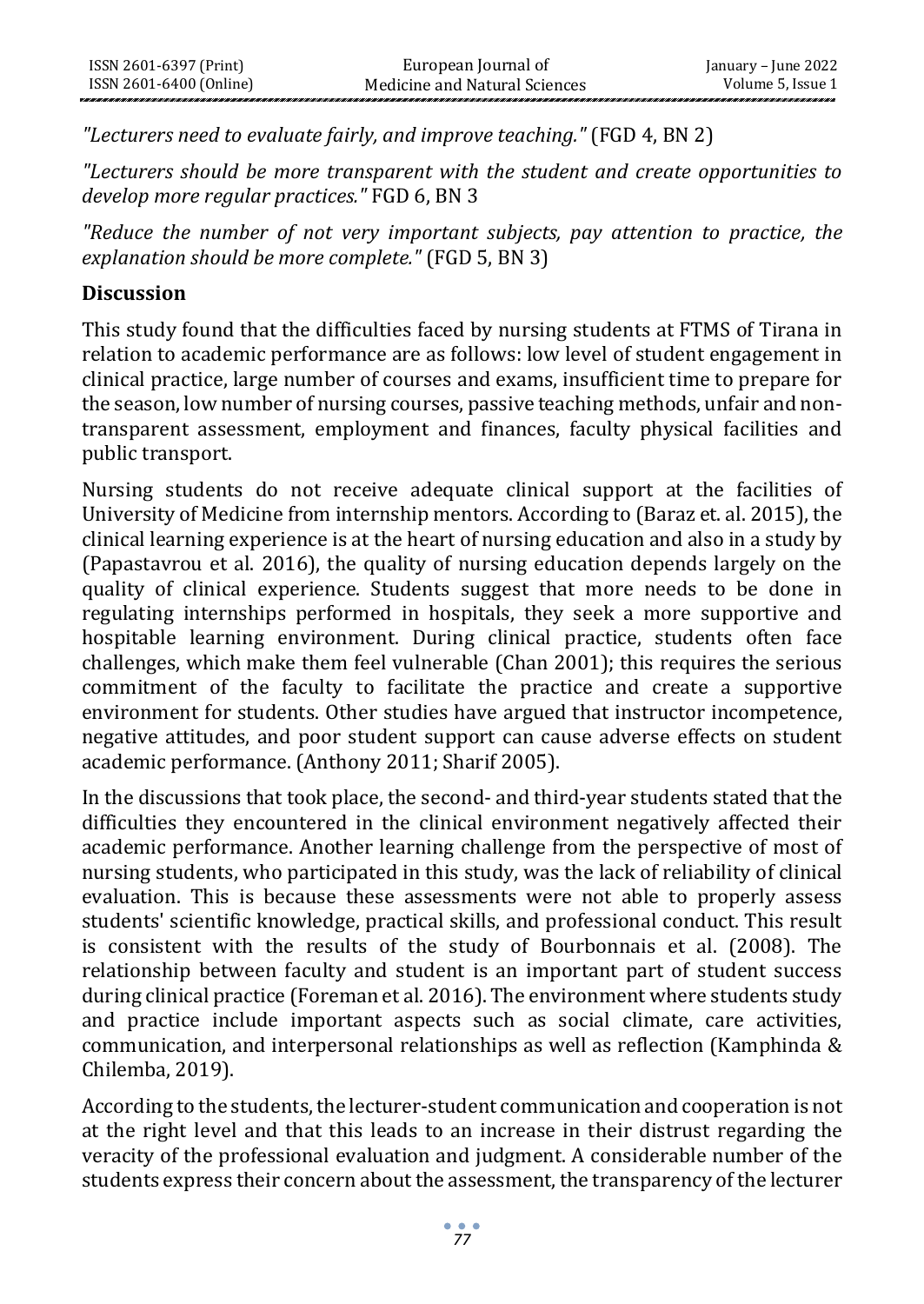regarding the assessments and it often seems that the grade is a "strong weapon" in the hands of the lecturer.

In a study in Iran, Cheraghi came to the conclusion that during the learning process regarding the acquisition of knowledge, there was not much attention to students and aspects of learning (Cheragi et al. 2007).

Assessment methods can have their share of negative impact on quality student performance as they often result in a large amount of stress (Wang and Yeh, 2005).

Both Boulton and O'Connell (2017) noted that the amount and difficulty of learning material in the nursing program is a common stress for nursing students.

Jeffreys (2012) discussed study skills as an important factor influencing academic performance. He noted that reading skills, note-taking should also be accompanied by attitudes of accepting responsibility for study, activities such as self-direction, willingness to adapt and detailed plans.

The internal context of the students is related to the approaches, the student's behavior in relation to the chosen vocational education. They claim that they seek higher results, try to learn more by using all possible resources (internet, additional literature) to supplement their knowledge in the field of nursing. They have organized the day; they have chosen to attend classes regularly and some even admit that they learn in groups to improve academic performance.

Employment and finance have a major impact on students' academic experience, according to the UCE Center for Quality Research (CRQ). This study found that students are under pressure to afford living, the cost of renting housing, paying for public transportation, educational materials, and are forced to work part-time by not devoting enough time to lessons. In the National Student Engagement Survey (NSSE) in 2012, students were asked how finances affected their academic performance. The results showed that 60% of students said this interfered with their performance negatively. This proves that work and financial worries lead to fatigue and lack of concentration which endanger the performance of students in universities (Al-Muslimawi & Hamid 2019).

## **Conclusions and recommendations**

The purpose of this study was to explore and describe the challenges experienced by nursing students of FTMS of Tirana in relation to academic performance. Low level of students engagement in clinical practice, large number of exams, insufficient time to prepare for the season, low number of nursing courses, passive teaching methods, unfair and non-transparent evaluation, employment and finances, physical facilities of the faculty and public transport are some of the difficulties encountered by FTMS nursing students in relation to academic performance. These findings indicate that measures should be taken to help students cope with difficulties that hinder their academic performance. Heads of Departments and Faculty can use the findings of this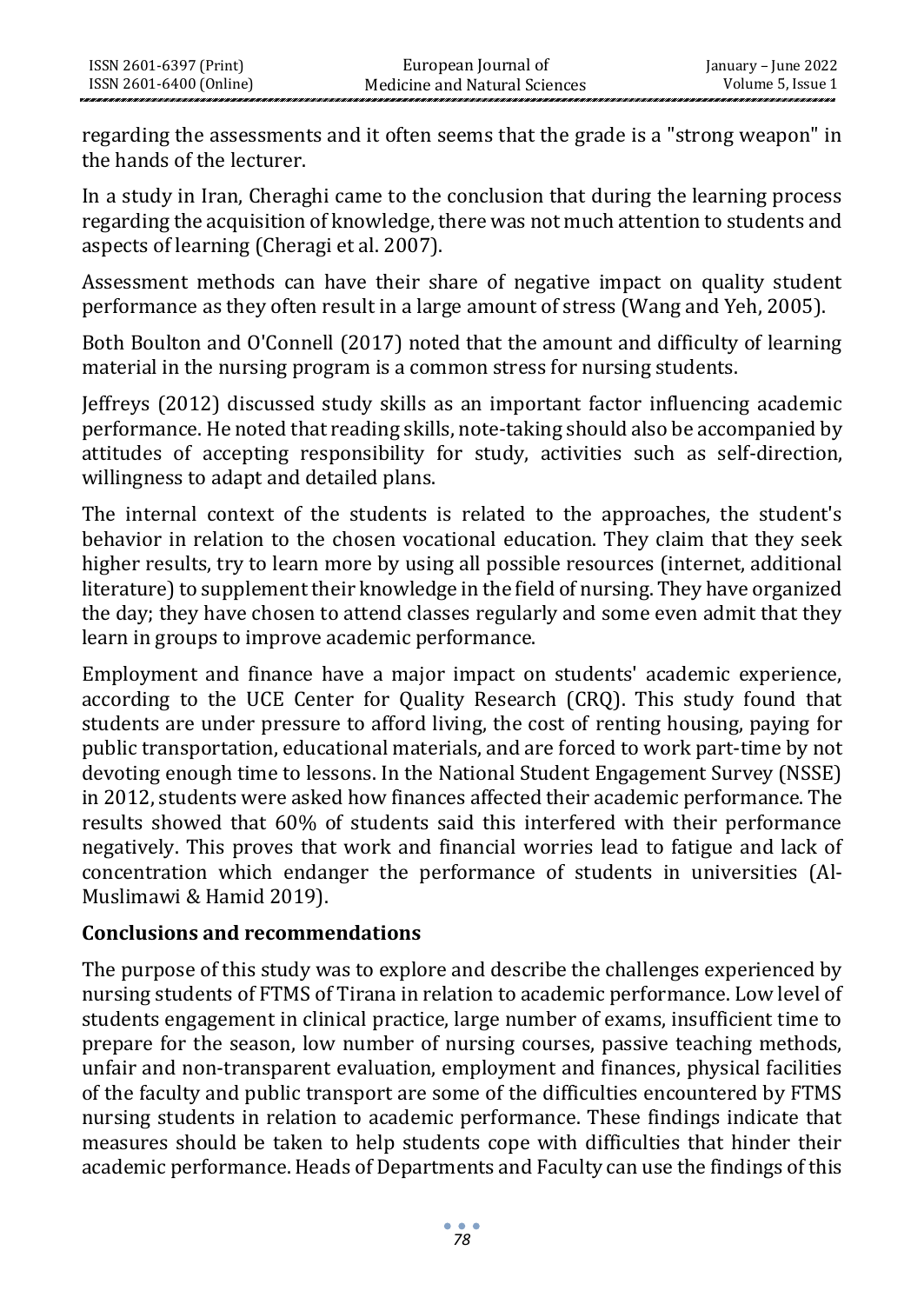study to provide the necessary support that nursing students seek in reducing the difficulties they face to enhance their academic performance.

#### **References**

- [1] Anthony M, Yastik J. Nursing students' experiences with incivility in clinical education. *J Nurs Educ.* 2011; 50:140–4.
- [2] Al-Muslimawi, I., Hamid, A., (2019) External and Internal Factors Affecting Student's Academic Performance Social Sciences 14(4):155-168
- [3] Baraz, S., Memarian, R., & Vanaki, Z. (2015). Learning challenges of nursing students in clinical environments: A qualitative study in Iran. *Journal of education and health promotion*, *4*, 52.
- [4] Boulton, M., & O'Connell, K. A. (2017). Nursing students' perceived faculty support, stress, and substance misuse. Journal of Nursing Education, 56(7), 404-411. doi: 10.3928/01484834-20170619-04.
- [5] Bourbonnais FF, Langford S, Giannantonio L. Development of a clinical evaluation tool for baccalaureate nursing students. *Nurse Educ Pract.* 2008; 8:62–71.
- [6] Brown KM, Lindenberger JH, Bryant CA. Using pretesting to ensure your messages and materials are on strategy. *Health Promotion Practice.* 2008; 9:116–122.
- [7] Chan D. Development of an innovative tool to assess hospital learning environments. *Nurse Educ Today.* 2001;21: 624–31.
- [8] Cheraghi MA, Salsali M, Ahmadi F. Iranian nurses' perceptions of theoretical knowledge transfer into clinical practice: A grounded theory approach. *Nurs Health Sci.* 2007; 9:212–20.
- [9] Dante A, Petrucci C, Lancia L (2013) European nursing students' academic success or failure: A post Bologna Declarations systematic review. Nurse Educ Today 33: 46-52.
- [10] Fooladi E, Karim MN, Vance S, Walker L, Zanjani ME, Ilic D and Brand G (2022) Factors Associated with Undergraduate Nursing Students' Academic and Clinical Performance: A Mixed-Methods Study. *Front. Med.* 9:793591. doi: 10.3389/fmed.2022.793591
- [11] Froneman, K., Du Plessis, E., & Koen, M. P. (2016). Effective educator-student relationships in nursing education to strengthen nursing students' resilience. *Curationis*, *39*(1), 1595.